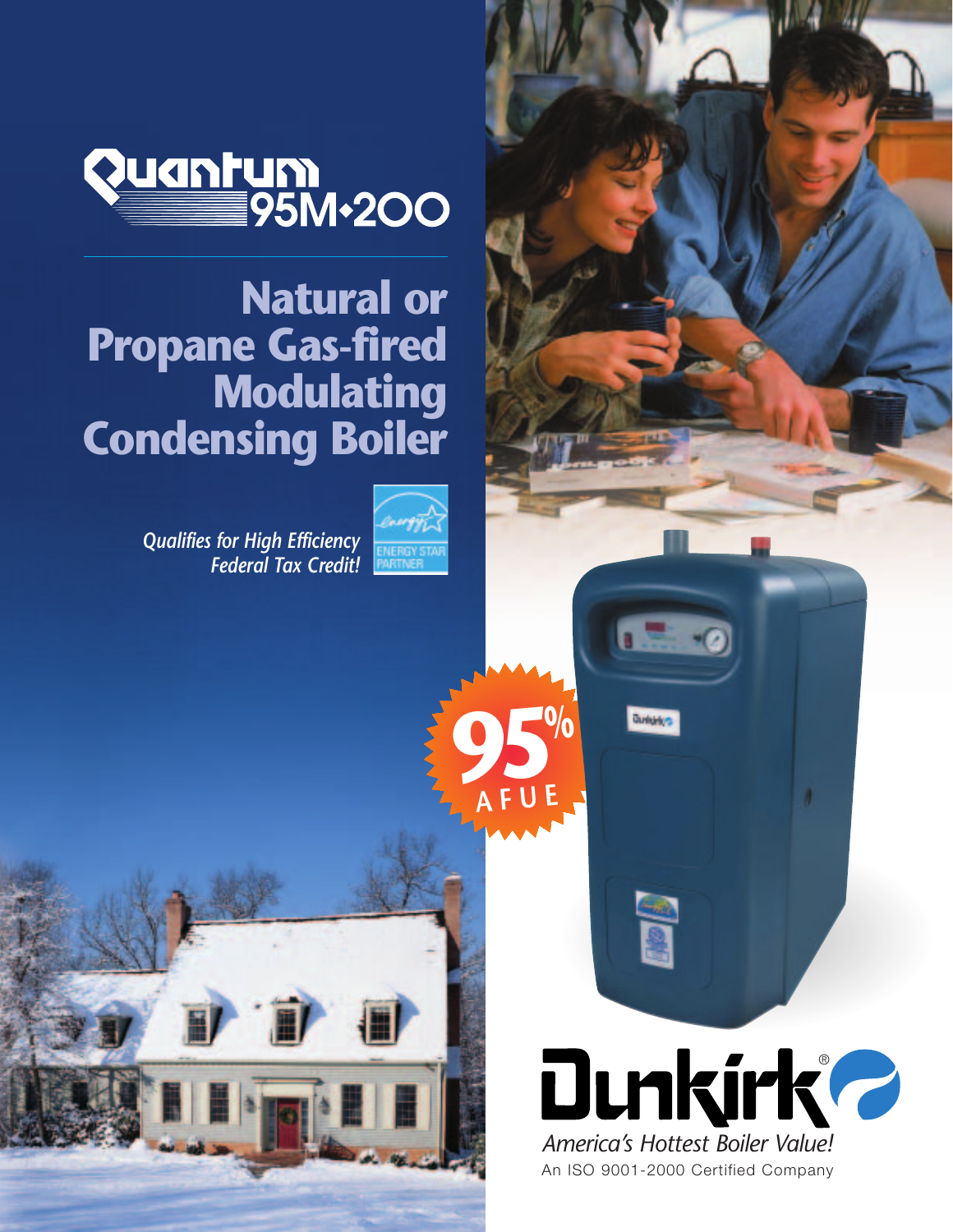# **The Value of Efficiency**

High efficiency is your solution to today's ever-increasing energy costs. As an ENERGY STAR Partner, Dunkirk is proud to offer the 95% AFUE Quantum 95M-200 gas-fired, condensing, hot water boiler.

*The Quantum 95M-200 was the first 95% AFUE boiler available and qualifies for the U.S. Federal Government's* **\$150 High Efficiency Homeowner Tax Credit.***\** 

You should also check with your local utility company for the availability of additional rebates.

*\* For more information go to www.energystar.gov*

**95%**

**AFUE**

# **Reliability and Peace of Mind**

- 15-Year Limited **Manufacturer's Warranty**
- Optional **Comfort Plus** 5 or 10 Year Extended Parts and Labor Warranty available.

■ **EZ Finance** available. Loans on approved credit through participating authorized dealers.



# uantum 95M-200

## **Cost Saving Features** *Your leading value in...*

■ **Infinitely Modulating Capacity from 80 to 200 MBH**

An advanced microprocessor control continuously monitors supply and return water temperature, adjusting boiler output to match building load – ideal for applications with multiple zones.

#### ■ **Outdoor Temperature Reset**

Additional savings with factory standard control, which adjusts the water supply temperature for best possible fuel economy based on actual seasonal conditions.

■ **Domestic Hot Water Priority** 

Used with an indirect hot water heater, the UB95M saves energy by redirecting heat where and when it's needed. No waiting for hot water.

# **Annual Fuel Savings**

The chart below can be used to estimate annual fuel cost savings for space heating when replacing an old inefficient boiler with a new condensing boiler.



# **Reduced Operating Costs**

The Dunkirk Q95M's electrical operating costs are lower than other high efficiency boilers because no additional dedicated pump is required to serve the boiler which is typical of competitive products. An additional dedicated pump uses about the same amount of electricity as a 100 to 200 watt light bulb resulting in an additional savings of about \$50 to \$85 per year in electrical costs.\*

*<sup>\*</sup> Actual savings may vary based on electrical cost per/kW HR. Savings estimate above based on \$.10/kW HR.*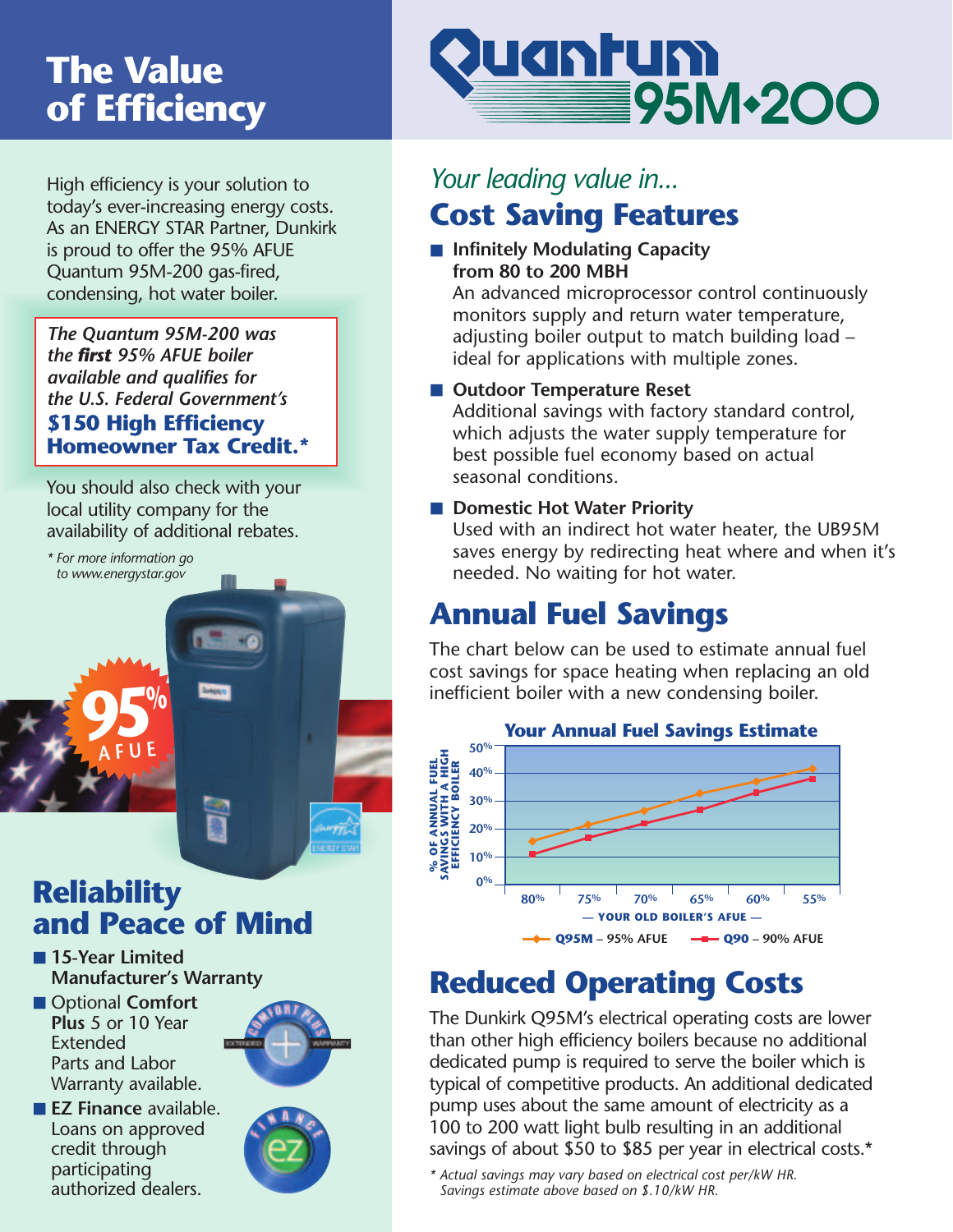





*Low Pressure Drop, ASME Certified Monoblock Cast Aluminum Heat Exchanger – lightweight and corrosion resistant.*



*Easily accessible front mount controls.*

*Digital display/user interface for real time operating diagnostics and programming information.*



*Factory installed, probe type, LWCO accurately senses water level to help prevent dry firing. Meets local codes requirements.*

## **Q95M-200 Installation Features**

The "Dealer-Driven Design" of the Q95M-200 is engineered with installation flexibility and convenience that benefit both the installer and the homeowner.

- No Primary/Secondary dedicated piping arrangement required - One circulator can service boiler and all zones.
- Intake & Flue gasses can be piped with readily available 3" PVC to 100 feet.
- Option of left, right or rear exit for return plumbing and gas piping.
- Piping connection options on rear and top of units facilitate multiple boiler installations with boilers located in close quarters.  $\bullet$
- Integral Condensate Trap (No Field Assembly Required).
- Standard 115V convenience outlet.

### **Contractor Benefits**

#### **EASY INSTALLATION.** ●

- Ideal for high efficiency replacement jobs, new homes, radiant heating, and domestic hot water applications. ●
- No need to design / layout system (utilizes existing plumbing).\*
	- \* *May require direct venting installation in homes not equipped for direct vent*



*100% factory tested*